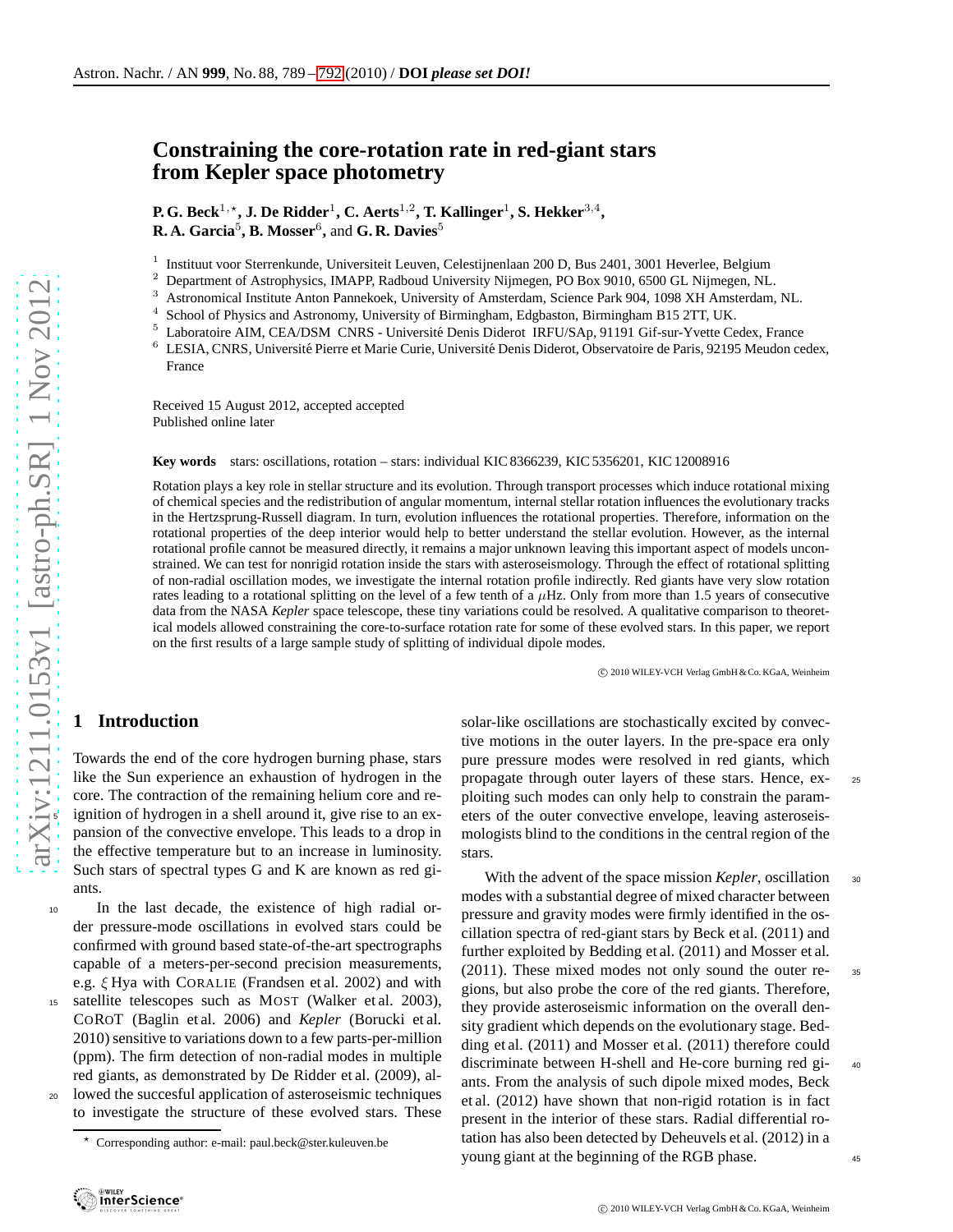

<span id="page-1-0"></span>**Fig. 1** The power density spectrum in the upper panel shows the central radial order in the oscillation power excess of KIC 8366239. Extracted modes of the spherical degrees  $\ell = 0$  and 2 are shown with green squares and red triangles, respectively. The centre component ( $m = 0$ ) of rotationally split dipole modes is shown with blue dots. The lower panel shows the value of the rotational splitting of the individual dipole modes.

#### **1.1** *Kepler* **Data**

The *Kepler* space telescope, which became operational in early 2009, collects continuous high-precision data of more than 160 000 stars in a broad photometric passband. For

<sup>50</sup> this study, we use ∼880 days of photometric data (Q0- Q10), taken in the long-cadence mode, i.e. a photometric measurement approximately integrated for 30 minutes, and processed following Garcia et al. (2011). Therefore, we can only study those stars whose maximum frequency of the os-

 $55$  cillation power excess  $\nu_{\text{max}}$  is located below the Nyquist frequency of 283  $\mu$ Hz.

Approximately every three months, new data are released which prolong the total length of the time series by another 90 days and improve the frequency resolution of the

<sup>60</sup> power-density spectra. As length of these high-quality consecutive photometric datasets increases, we are able to study finer details and the long-lived g-dominated mixed modes in red giants.

#### **1.2 The internal rotation profile of stars on the red** <sup>65</sup> **giant branch**

Rotation has a substantial impact on the result of stellar evolution (e.g., Eggenberger et al. 2010). It induces mixing of chemical species and also the transport of angular momentum. Consequently rotation influences the evolution beyond the main sequence and modifies the evolutionary tracks in the Hertzsprung-Russell Diagram (HRD).

In general one expects that the rotational profile of a red giant is governed by a rapidly rotating helium core in a slowly rotating convective envelope. In this envelope, non-

<sup>75</sup> rigid rotation along the radial direction is expected due to the local conservation of angular momentum during the expansion phase. The first to note the necessity of such an internal rotation profile were Sweigart & Mengel (1979). From the analysis of the observed surface abundance ratios of chemical species in red giants, they found that the re- <sup>80</sup> quired angular velocities of the main-sequence progenitors would be prohibitively large, if solid body rotation is assumed in the red giant phase. Until recently, the only direct observational proof of rotation in red giants concerns their projected surface rotation. Large sample studies of ground 85 based spectroscopy (e.g., Hekker & Meléndez 2007) have revealed that typical surfaces are indeed rotating slowly.

The internal rotational profile and even more the core rotation can not be monitored with any direct observational techniques or classical stellar parameter as the gaseous en- 90 velope blocks the view onto the deeper layers. However, we can learn more about rotation from the analysis of nonradial modes. Rotation breaks the degeneracy of a mode with the spherical degree  $\ell > 0$  and generates a  $(2 \cdot \ell + 1)$ -tuplet of modes. Each mode with an azimuthal order  $m\neq0$  will be 95 shifted away from the zonal mode  $(m=0)$ . This frequency separation,

$$
\delta f_{n,\ell,m} = \Delta m \cdot \frac{\Omega}{2\pi} \cdot (1 - C_{nl}),\tag{1}
$$

depends on the averaged rotation rate  $\Omega$  of the cavity in which a given mode propagates and the Ledoux constant 100  $C_{nl}$  (Ledoux 1951). For pure dipole ( $\ell = 1$ ) pressure modes (p modes) of high radial order,  $C_{nl}$  is approximately 0, while for pure gravity dipole modes (g modes) of high radial order the Ledoux constant equals 0.5.

The amplitudes of the individual components of rota- <sup>105</sup> tionally split multiplets are highly dependent on the inclination of the star's rotation axis towards the observer, which in principle allows us to derive the inclination of the star (Gizon & Solanki 2003, Ballot et al. 2006). For a recent review of the phenomenon of rotational splitting, we refer to Aerts 110 et al. (2010).

Dipole mixed modes, as we find them in the power spectra of red giants, share the pressure radial order they are located in, but have different degrees of mixing between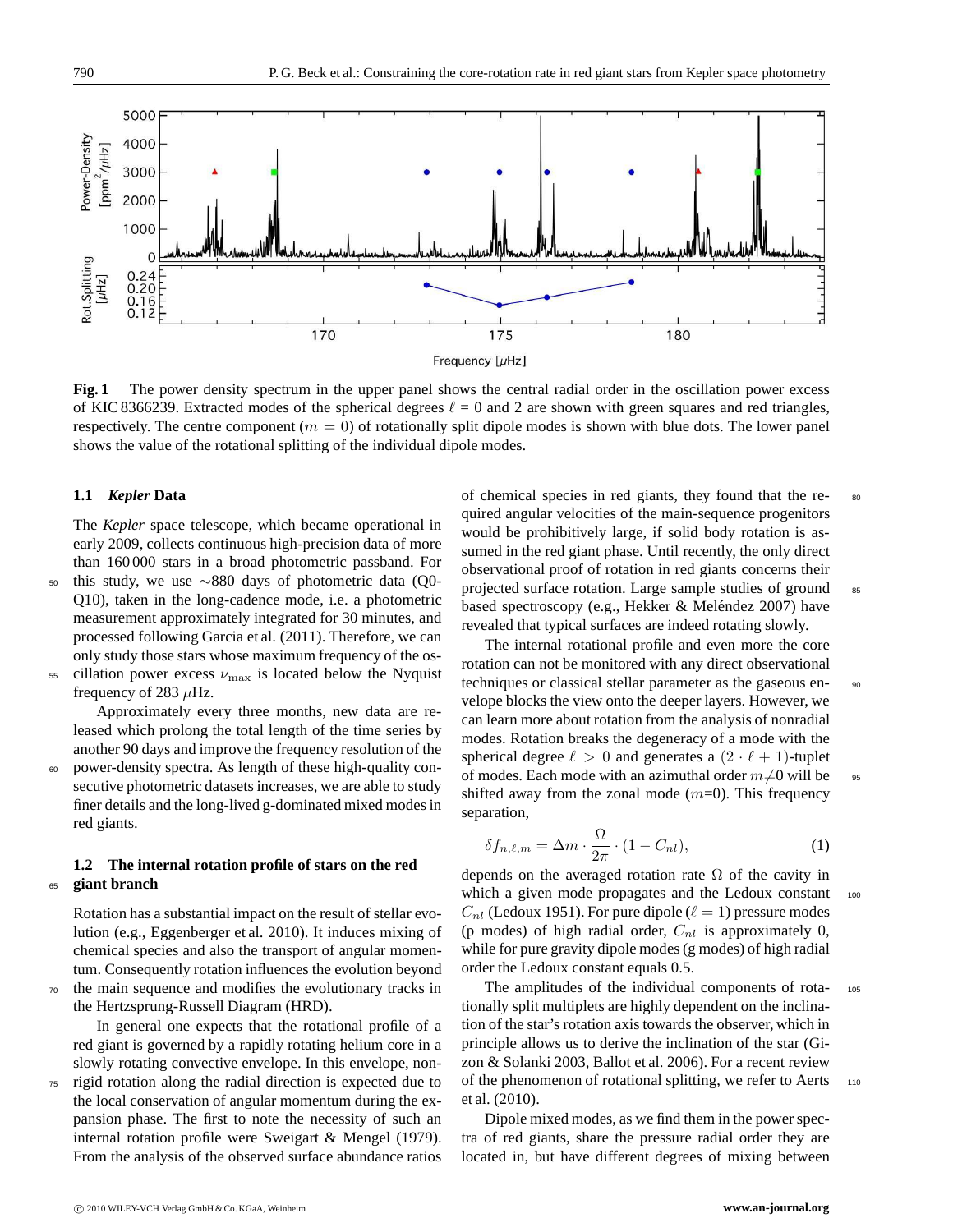- pressure  $(p)$  and gravity  $(g)$  modes. Therefore the value of  $C_{nl}$  has to be determined from models and will range between 0 and 0.5. Observationally, we can also discriminate between the p- and g-dominated mixed modes from their position of the modes in the power spectrum and the mode
- <sup>120</sup> line width. The closer a mixed dipole mode is located to the position of the pure pressure dipole mode, the higher is its p-mode component (Mosser et al. 2012a, and references therein). Another parameter, which varies with the degree of mixing is the mode lifetime. Due to their low mode inertia,
- <sup>125</sup> p-dominated mixed modes are short lived and exhibit broad peaks in the power spectrum, while long-lived g-dominated modes exhibit sharp, unresolved mode peaks due to their high mode inertia.
- An analysis of the rotational splitting of dipole <sup>130</sup> modes was presented by Beck et al. (2012). For the star KIC 8366239 they found that the splitting of the gdominated dipole modes is on average 1.5 times larger than the splitting of the p-dominated modes. Figure [1](#page-1-0) shows the mixed dipole modes in the central radial order of the os-<sup>135</sup> cillation power excess of KIC 8366239 and their measured rotational splitting. Comparing the derived ratio of splitting of g- and p-dominated modes with theoretically computed splittings Beck et al. (2012) interpreted the larger gdominated mode splitting as the signature of the fast rotating <sup>140</sup> core and concluded that the core must be rotating at least 10

### **2 Towards larger samples**

times faster than the surface of the star.

Rotation is detectable in many red giant stars. Following the result of the core rotation, we are investigating large sam-<sup>145</sup> ples of red-giant stars showing rotational splitting, to understand how stellar evolution modifies rotational properties as a star advances towards the helium-core burning phase. We therefore tested if the stars discussed in Beck et al. (2012) are compatible with the rotational properties of stars on the <sup>150</sup> lower red giant branch. We analysed the well studied group of 1400 red giants observed by *Kelper* (e.g. Hekker et al. 2010, Kallinger et al. 2011, Mosser et al. 2012a, etc.). Figure [2](#page-2-0) shows their distribution in the HRD.

At this stage we limited our sample to stars which ex-155 hibit their power excess  $\nu_{\text{max}}$  at frequencies below the Nyquist frequency but higher than  $100\mu$ Hz. Within this range we found some 40 stars which show rotational splitting. These stars are shown in figure [2.](#page-2-0) All stars belong to the class of low-luminosity red giants (Bedding et al.

- 160 2010) and have stellar radii of approximately 3.5 to 6.5 R<sub>⊙</sub>. The observed period spacings for these stars, were determined from the center component of the triplets ( $m = 0$ ) and therefore are independent of rotational splitting. This parameter indicates that all stars in the sample are in the <sup>165</sup> hydrogen-shell burning phase (Bedding et al. 2011, Mosser et al. 2011).
	- While KIC 8366239 has an average splitting of  $0.18\mu$ Hz, the two other stars have an average splitting of





<span id="page-2-0"></span>**Fig. 2** This Hertzsprung-Russell diagram compares the mean rotational splitting of 40 stars (colored dots) which are in the same evolutionary state as KIC 8366239 (blue  $\star$ ), KIC 5356201 (green x), KIC 12008916 (red +). The color of the dots represents the mean value of the rotational splitting found in these stars. The contour surfaces reflect the density distribution of the best 1000 red giants in the sample. The darkest areas mark approximately the position of the densely populated red clump. Numbers in red indicate the star count per bin, for which the contour surfaces have been drawn.

0.30  $\mu$ Hz. As we can see from figure [2,](#page-2-0) these values are in the middle of the range of mean rotational splitting, which  $170$ we found in other low-luminosity red giant stars. As it can be seen from the color coding of this figure the rotational splitting is decreasing, as a star ascends the RGB. This decrease is governed by the increasing stellar radii (Mosser et al. 2012b). 175

The non-detection of rotation in numerous stars, based on the present dataset does not necessarily exclude the presence of rotation. Although the rotational frequency measured through rotational splitting is independent of the inclination, the amplitude ratios of the split components are 180 not. On one hand, this enables us to constrain the inclination of the rotation axis towards us. On the other hand, this dependency makes it hard to detect rotation if the inclination of the rotation axis is close to  $0^\circ$ , as the amplitudes of the  $m = \pm 1$  components of the split dipole mode disappear in 185 the background noise. For some stars higher up the RGB the effects of rotation on nonradial modes might be too small to be resolved with the present data and need longer time series. Another difficulty arises if the size of the rotational splitting is on the order of the period spacing. This leads 190 to closely neighboring, even overlapping frequency peaks, which give an underestimation of the rotational splittings. In this instance, applying the asymptotic relation for mixed modes as described by Mosser et al. (2012b) enables us to identify such stars and extract the correct value of the rota- <sup>195</sup> tional splitting.